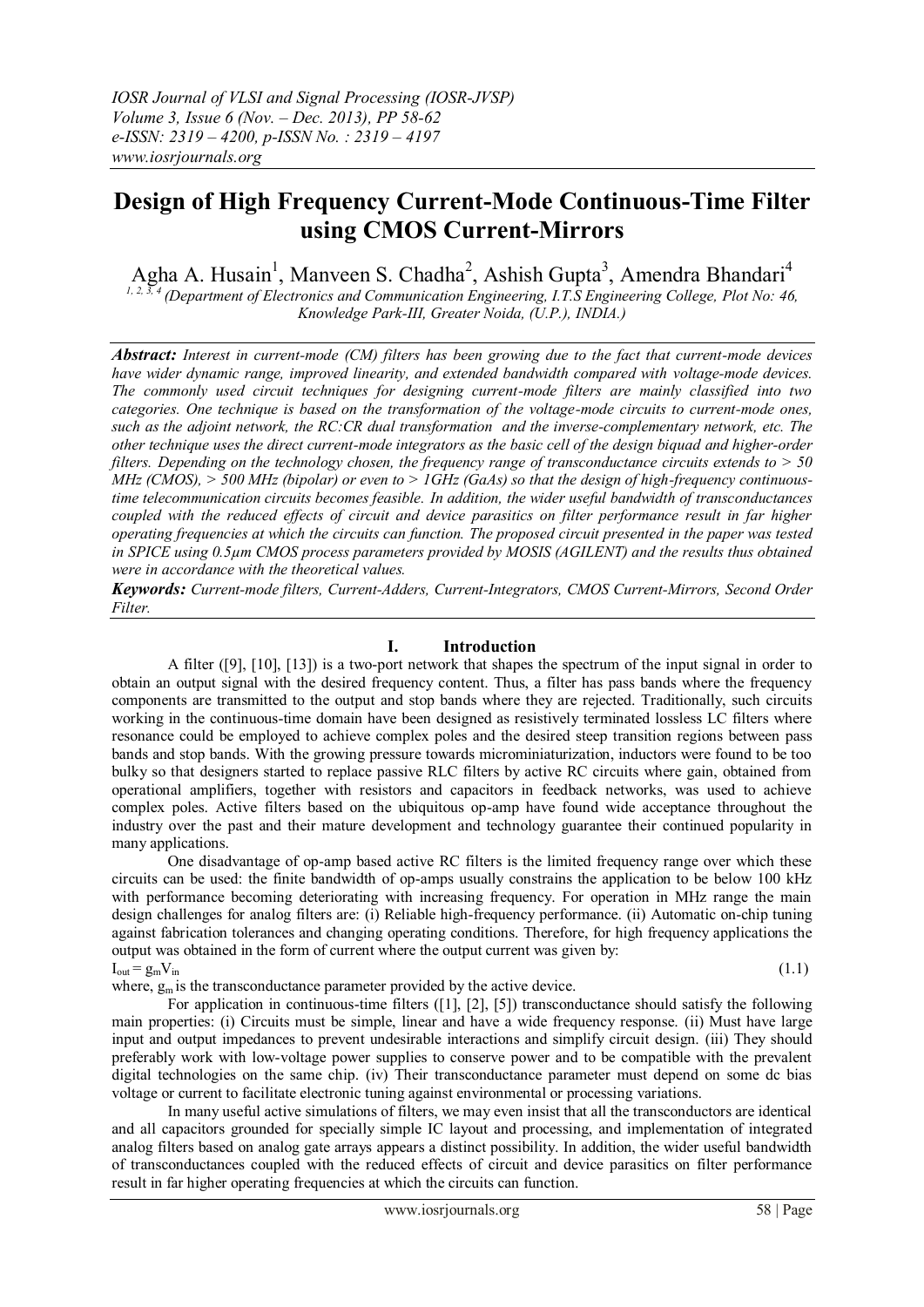## **II. Proposed Circuits**

Current-mode signal processing ([3], [5], [9]) is quite attractive for low power supply voltage operation and high frequency application. In this paper design of current-mode filters using nMOS transistor current mirrors and pMOS transistor current sources as an active load, as reported in [2], which is a counterpart of the MOS realization [4], are presented. In that design, pMOS transistors were only used for DC current sources which provide bias currents to each current mirror and also behave as active loads of the current mirror.

The currents of these sources must match each other and also match with DC currents of each current mirror to give a proper DC bias to transistors. However the matching is sometimes difficult due to the parameter mismatch between nMOS and pMOS transistors. In this paper, design of CMOS continuous-time filters using nMOS and pMOS transistor current mirrors is presented. In monolithic integrated circuits, it has long been prohibited to use pMOS transistor for signal processing except for DC biasing purpose because of the poor characteristics of pMOS transistors, especially because of their poor frequency performances. However, due to development of semiconductor technology, pMOS transistors with performances comparable to nMOS transistors are now available and can be used as signal processing elements. Using pMOS transistors as signal processing elements, circuits can be simplified and problems resulting from difficulty of DC biasing can be avoided.

Using integrators and adders, any kind of transfer function can be realized; therefore the method can easily be applied for wide range of filter realization. Generally, monolithic integrated filters have a difficulty on setting the filter frequency due to absolute value error of elements. In these filters, the tuning of the filter frequency can easily be achieved by adjusting the current of a single DC current source.

#### **2.1 Realization of Current-Mode Second-Order Low Pass Active Filter**

Among the numerous techniques available for active RC filter realizations, we present cascade method of second order filter realization which is quite popular and can generate any type of transfer function. As the first-order low pass section can be realized by the lossy integrator of Fig. 2 and Fig. 4 [8], the second order section is presented here. Figure-1 shows the block diagram of the current-mode second-order low Pass section using a lossless and a lossy integrator of Fig. 6 and Fig. 4 respectively [8].



#### **Fig. 1: Block Diagram Of Second-Order Section**

The current transfer function of Figure-1 is given by

$$
T_2(s) = \frac{1}{s^2 C_1 C_2 R_1 R_2 + s C_1 R_1 + 1}
$$
\n(2.1)

On comparing equation-2.1 with the standard form of second-order low Pass transfer function given by equation-2.2 we obtain the following results for the cut-off frequency  $(\omega_0)$  and the quality factor (Q) given by equation-2.3.

$$
T_{LP}(s) = \frac{\omega_o^2}{s^2 + \frac{\omega_o}{Q}s + \omega_o^2}
$$
\n
$$
(2.2)
$$

where,

$$
\omega_o = \sqrt{\frac{1}{C_1 C_2 R_1 R_2}}
$$
 and  $Q = \sqrt{\frac{C_2 R_2}{C_1 R_2}}$  (2.3)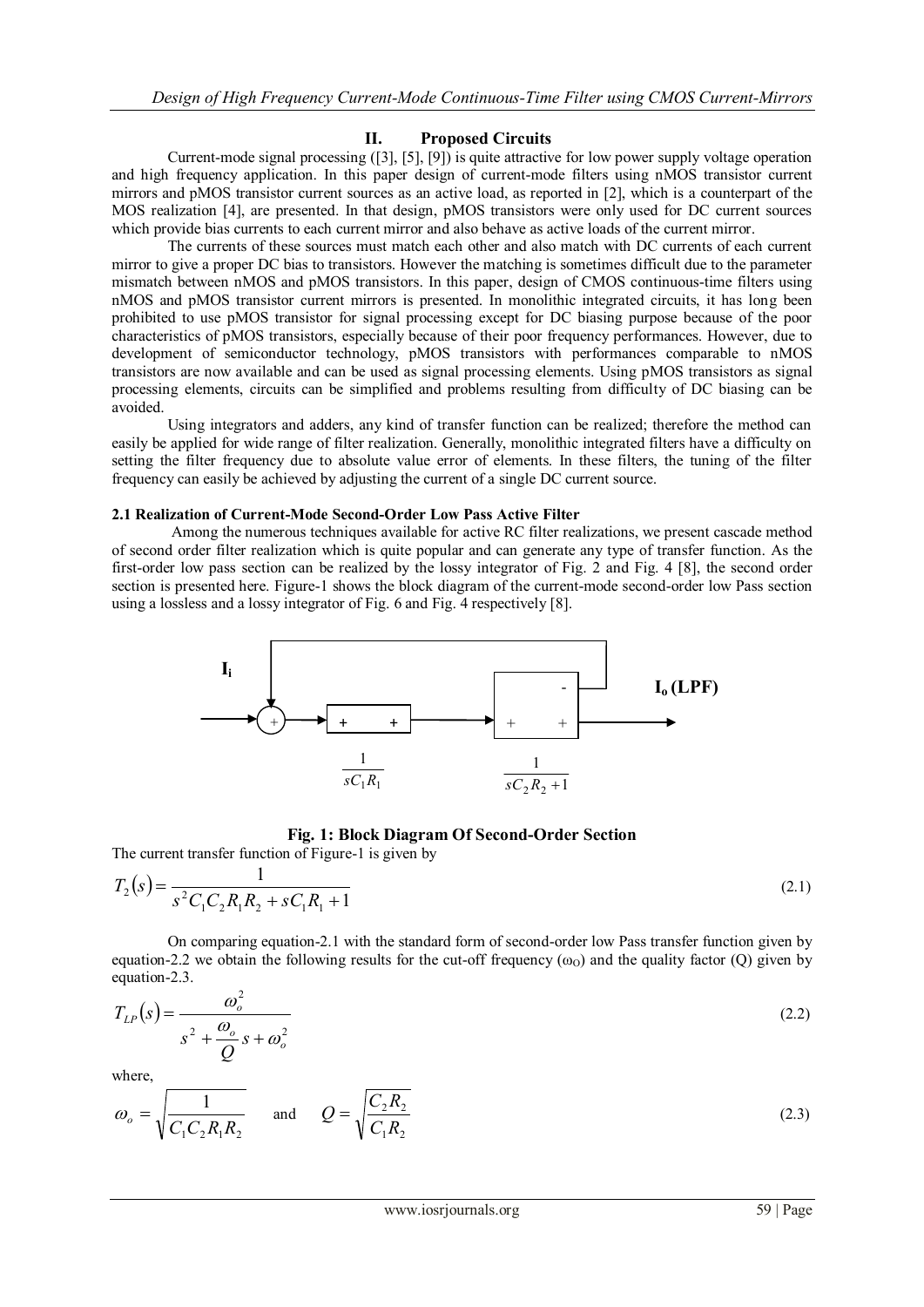Figure-2 shows the practical realization of the filter where the lossless integrator of Type-I shown in Fig. 5 [8] and the complementary type of the simplified lossy integrator shown in Fig. 4 [8] are used and the DC bias current source  $I_B$  of simplified lossy integrator of Fig. 4 [8] is eliminated by the use of the output DC bias current of M<sup>4</sup> of Figure-2.



**Fig. 2: Current Mode Second Order Section**

Assuming that all transistors of Figure-2 have an equal aspect ratio's that is, all current mirrors have a unity gain, we have the following transfer function:

$$
T_2(s) = \frac{1}{s^2 C_1 C_2 R^2 + s C_1 R + 1}
$$
\n(2.4)

Since the DC bias currents of all transistors are equal to the bias current  $I_B$ , the resistances are given by,

$$
R_1 = R_2 = R \approx \frac{kT}{q} \frac{1}{I_B} \approx \frac{0.0259}{I_B}
$$
 (2.5)

and also we have,  $I_{B3} = I_{B2} = I_{B1} = I_B$ . (2.6)

Equation-2.5 shows that  $I_B$  controls both  $R_1$  and  $R_2$  simultaneously and equation-2.3 shows that the simultaneous control of  $R_1$  and  $R_2$  does not affect the Q factor. Thus we can control the cut-off frequency of the filter  $\omega_0$  without changing the Q factor.

While cascading the first-order or second-order sections, the DC bias current  $I_B$  of each stage can be provided from the output of the former stage and therefore a single DC bias current source is only required at the front stage of filters.

## **III. Simulation Results**

The workability of the proposed circuits were tested and verified in SPICE using 0.5µm CMOS process parameters provided by MOSIS (AGILENT) as listed in Table-1.

| <b>TRANSISTOR</b> | <b>PROCESS PARAMETERS</b>                                                                                                                                                                                                                                                                                                                            |
|-------------------|------------------------------------------------------------------------------------------------------------------------------------------------------------------------------------------------------------------------------------------------------------------------------------------------------------------------------------------------------|
| nMOS              | LEVEL=3 UO=460.5 TOX=1.0E-8 TPG=1 VTO=0.62 JS=1.08E-6 XJ=0.15U RS=417 RSH=2.73<br>$LD=0.04U$ VMAX=130E3 NSUB=1.17E17 PB=0.761 ETA=0.00 THETA=0.129 PHI=0.905<br>KAPPA=0.10 CJ=76.4E-5 MJ=0.357<br>$CISW=5.68E-10$<br>$MJSW=0.302$<br>$GAMMA=0.69$<br>$CGSO=1.38E-10$ $CGDO=1.38E-10$ $CGBO=3.45E-10$ $KF=3.07E-28$ $AF=1$<br>$WD=0.11U$              |
| pMOS              | $DELTA=0.42$ NFS=1.2E11<br>LEVEL=3 UO=100 TOX=1.0E-8 TPG=1 VTO=0.58 JS=0.38E-6 XJ=0.10U RS=886 RSH=1.81<br>$LD=0.03U$ VMAX=113E3 NSUB=2.08E17 PB=0.911 ETA=0.00 THETA=0.120 PHI=0.905<br>GAMMA=0.76 KAPPA=2 CJ=85E-5 MJ=0.429 CJSW=4.67E-10 MJSW=0.631 CGSO=1.38E-10<br>CGDO=1.38E-10 CGBO=3.45E-10 KF=1.08E-29 AF=1 WD=0.14U DELTA=0.81 NFS=0.52E11 |

**TABLE-1: CMOS PROCESS PARAMETERS**

For the circuit shown in Figure 2 the ac analysis were carried out with the value of dc bias current  $I_{B1}$  =  $I_{B2} = I_{B3} = 45 \mu A$ ,  $C_1 = C_2 = 1pF$ ,  $(W/L)_P$  ratio = 5 $\mu$ m/1 $\mu$ m,  $(W/L)_N$  ratio = 1 $\mu$ m/1 $\mu$ m and supply voltage  $V_{DD}$ 2.5V. The value of cut-off frequency is found to be  $f_0 = 19.259 \text{MHz}$  which is very well in agreement with the calculated theoretical value of  $f_0 = 19.3 \text{MHz}$ . SPICE simulation results are shown in Figure-3.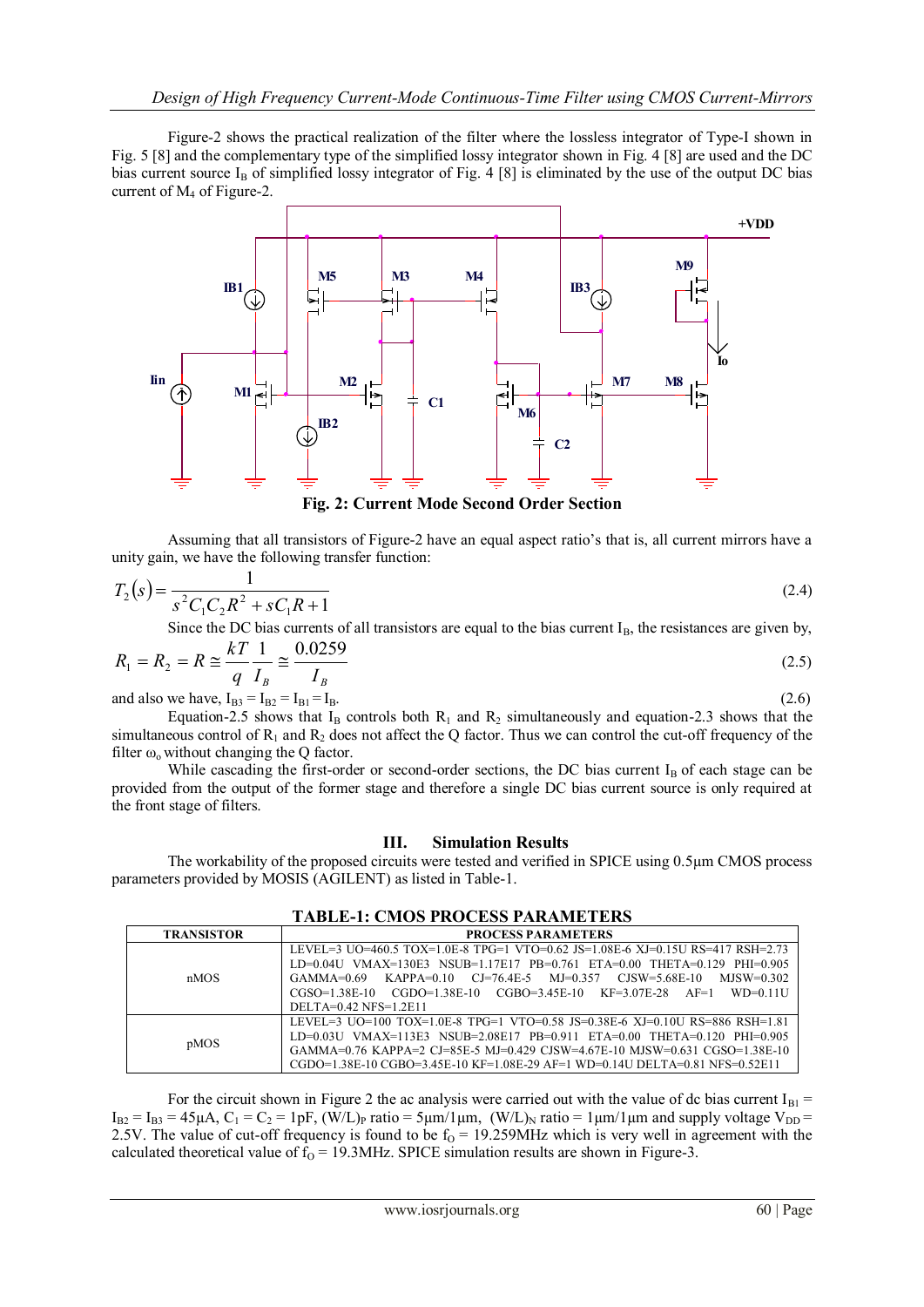

**Fig. 3: Low Pass Response of Second Order Current-mode Continuous-time Filter**

Figure-4 shows the change in the value of cut-off frequency with change in the value of capacitor  $C_1$ where the value of capacitor was varied from 1pF to 20pF.



**Fig. 4: Variation in the cut-off frequency with change in capacitor value C<sup>1</sup>**

Figure-5 shows the change in the value of cut-off frequency as well as the quality factor with change in the value of capacitor  $C_2$  where the value of capacitor was varied from 1pF to 20pF.



**Fig. 5: Variation in the cut-off frequency and Quality Factor with change in capacitor value C<sup>2</sup>**